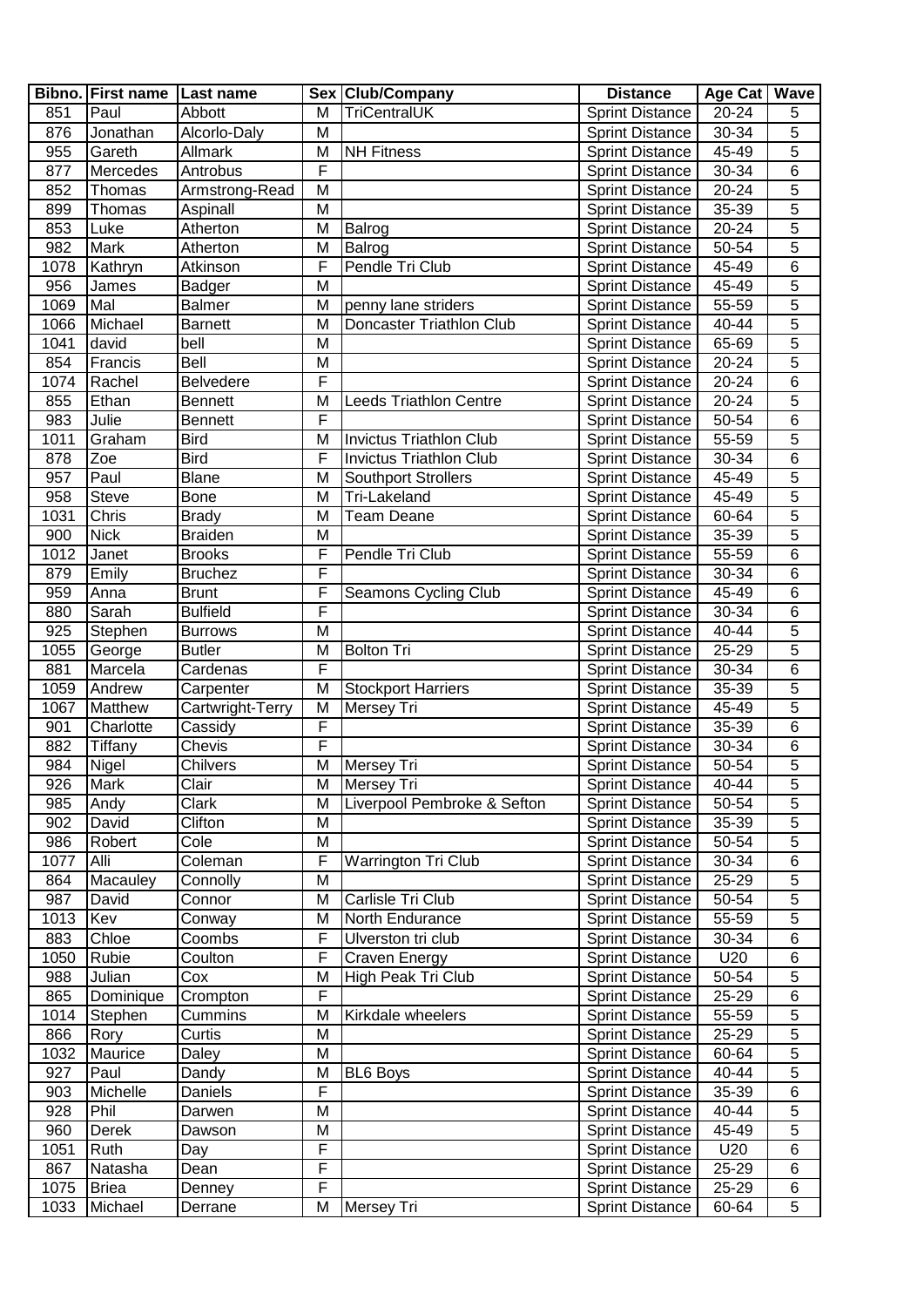| 884         | Laurie         | Diaz-Steptoe      | M              |                                        | <b>Sprint Distance</b>                           | 30-34          | 5                   |
|-------------|----------------|-------------------|----------------|----------------------------------------|--------------------------------------------------|----------------|---------------------|
| 904         | Paul           | Dobson            | M              |                                        | <b>Sprint Distance</b>                           | 35-39          | 5                   |
| 989         | Charlotte      | Dodds             | F              | <b>Tweed Triathlon Club</b>            | <b>Sprint Distance</b>                           | 50-54          | 6                   |
| 1042        | Tony           | Dooley            | M              | Chester Tri Club                       | <b>Sprint Distance</b>                           | 65-69          | $\overline{5}$      |
| 990         | Andrew         | Dow               | M              | Manchester Triathlon Club              | <b>Sprint Distance</b>                           | 50-54          | $\overline{5}$      |
| 991         | Phil           | Dowd              | M              | Mersey Tri                             | <b>Sprint Distance</b>                           | 50-54          | 5                   |
| 992         | <b>Mark</b>    | Dowell            | M              |                                        | <b>Sprint Distance</b>                           | 50-54          | 5                   |
| 961         | Zoe            | <b>Draper</b>     | F              |                                        | <b>Sprint Distance</b>                           | 45-49          | $\overline{6}$      |
| 885         | Rebecca        | Dudley            | F              |                                        | Sprint Distance                                  | 30-34          | $\overline{6}$      |
| 1015        | Michael        | Dyson             | $\overline{M}$ |                                        | <b>Sprint Distance</b>                           | 55-59          | 5                   |
| 905         | Alex           | Eatly             | M              |                                        | <b>Sprint Distance</b>                           | 35-39          | 5                   |
| 1053        | Harrison       | Edwards           | M              | <b>Leeds Triathlon Centre</b>          | <b>Sprint Distance</b>                           | $20 - 24$      | 5                   |
| 962         | stuart         | ellis             | M              |                                        | <b>Sprint Distance</b>                           | 45-49          | 5                   |
| 906         | Chauncey       | ellis-smith       | F              | Chauncey fitness                       | <b>Sprint Distance</b>                           | 35-39          | $\overline{6}$      |
| 993         | Jason          | Ennis             | M              | <b>Mersey Tri</b>                      | <b>Sprint Distance</b>                           | 50-54          | 5                   |
| 1016        | Susan          | Ennis             | F              | Mersey Tri                             | <b>Sprint Distance</b>                           | 55-59          | 6                   |
| 868         | Caitlin        | Everson           | F              |                                        | <b>Sprint Distance</b>                           | 25-29          | 6                   |
| 994         | Christian      | Fair              | M              |                                        | <b>Sprint Distance</b>                           | 50-54          | $\overline{5}$      |
| 963         | Danny          | Fair              | M              |                                        | <b>Sprint Distance</b>                           | 45-49          | 5                   |
| 907         | Rachael        | Fairclough        | F              | St Helens Tri                          | <b>Sprint Distance</b>                           | 35-39          | 6                   |
| 995         | David          | Farrar            | M              |                                        | <b>Sprint Distance</b>                           | 50-54          | $\overline{5}$      |
| 1064        | Gareth         | Fayle             | M              | Wigan Wheelers & Tri Club              | <b>Sprint Distance</b>                           | 40-44          | $\overline{5}$      |
| 964         | Eduardo        | Fe Rodriguez      | M              |                                        | <b>Sprint Distance</b>                           | 45-49          | 5                   |
| 1043        | John           | Fitzgerald        | M              | Mersey Tri                             | <b>Sprint Distance</b>                           | 65-69          | 5                   |
| 1060        | Daniel         | Flanagan          | M              |                                        |                                                  | 35-39          | 5                   |
|             |                |                   | F              |                                        | <b>Sprint Distance</b>                           |                |                     |
| 1034        | Sara           | Fleetwood         | M              |                                        | <b>Sprint Distance</b>                           | 60-64          | 6<br>5              |
| 886         | jack           | fletcher          | F              |                                        | <b>Sprint Distance</b>                           | 30-34          |                     |
| 1017        | Pauline        | Foot              |                | <b>York Knavesmire Harriers</b>        | <b>Sprint Distance</b>                           | 55-59          | 6                   |
| 869         | Jonny          | Ford              | M<br>F         |                                        | <b>Sprint Distance</b>                           | 25-29          | 5                   |
| 1035        | Denise<br>John | Forster           | M              | Mersey Tri                             | <b>Sprint Distance</b>                           | 60-64          | $\overline{6}$<br>5 |
| 870<br>908  | Paul           | Foster<br>Foster  | M              |                                        | <b>Sprint Distance</b>                           | 25-29<br>35-39 | $\overline{5}$      |
| 1018        | Shirley        | Fox               | F              | <b>Farsley Flyers</b><br>St Helens Tri | <b>Sprint Distance</b>                           | 55-59          | $\overline{6}$      |
|             | David          |                   | M              |                                        | <b>Sprint Distance</b>                           | 40-44          | $\overline{5}$      |
| 929<br>887  | James          | Frew              | M              |                                        | <b>Sprint Distance</b>                           | 30-34          | $\overline{5}$      |
| 930         | Alex           | Gaugler<br>Gibson | M              | <b>Stafford Tri Club</b>               | <b>Sprint Distance</b><br><b>Sprint Distance</b> | 40-44          | $\overline{5}$      |
|             | Clive          |                   |                |                                        |                                                  | 70-74          |                     |
| 1047<br>888 | Peter          | Gibson<br>Gibson  | M<br>M         |                                        | <b>Sprint Distance</b><br><b>Sprint Distance</b> | 30-34          | 5<br>$\overline{5}$ |
|             |                |                   |                |                                        |                                                  |                | 5                   |
| 909         | Chris          | Gordon            | M              |                                        | <b>Sprint Distance</b>                           | 35-39          |                     |
| 965         | David          | Green             | M              |                                        | <b>Sprint Distance</b>                           | 45-49          | 5                   |
| 1019        | Gillian        | Green             | F              |                                        | <b>Sprint Distance</b>                           | 55-59          | 6                   |
| 931         | Russell        | Grey              | M              |                                        | <b>Sprint Distance</b>                           | 40-44          | 5                   |
| 1036        | Paul           | Harbidge          | M              | North Endurance                        | <b>Sprint Distance</b>                           | 60-64          | 5                   |
| 1054        | Kyle           | <b>Hardy</b>      | M              |                                        | <b>Sprint Distance</b>                           | 20-24          | 5                   |
| 932         | Ben            | Harper            | M              | Carlisle Tri Club                      | <b>Sprint Distance</b>                           | 40-44          | $\overline{5}$      |
| 889         | Connor         | Harpur            | M              |                                        | <b>Sprint Distance</b>                           | 30-34          | $\overline{5}$      |
| 1020        | <b>Mark</b>    | Harrison          | M              |                                        | <b>Sprint Distance</b>                           | 55-59          | $\overline{5}$      |
| 996         | Adrian         | Hartley           | M              |                                        | <b>Sprint Distance</b>                           | 50-54          | 5                   |
| 1037        | Russel         | Hayden            | M              | Hesketh Hayden                         | <b>Sprint Distance</b>                           | 60-64          | $\overline{5}$      |
| 966         | Victoria       | Heptonstall       | F              |                                        | <b>Sprint Distance</b>                           | 45-49          | 6                   |
| 933         | Matthew        | Herbert           | M              |                                        | <b>Sprint Distance</b>                           | 40-44          | 5                   |
| 910         | Shelley        | Hignett           | F<br>F         | <b>Total Tri Training</b>              | <b>Sprint Distance</b>                           | 35-39          | 6                   |
| 1044        | Lynne          | Hilton            |                | Mersey Tri                             | <b>Sprint Distance</b>                           | 65-69          | 6                   |
| 911         | Rachel         | Hobson            | F              |                                        | <b>Sprint Distance</b>                           | 35-39          | 6                   |
| 997         | Craig          | Houghton          | M              |                                        | <b>Sprint Distance</b>                           | 50-54          | $\overline{5}$      |
| 890         | Anna           | Howard            | F              |                                        | <b>Sprint Distance</b>                           | 30-34          | 6                   |
| 967         | Samantha       | Howard            | F              | Mersey Tri                             | <b>Sprint Distance</b>                           | 45-49          | $\overline{6}$      |
| 934         | Daniel         | Hughes            | M              |                                        | <b>Sprint Distance</b>                           | 40-44          | 5                   |
| 912         | Matthew        | Hughes            | M              |                                        | <b>Sprint Distance</b>                           | 35-39          | 5                   |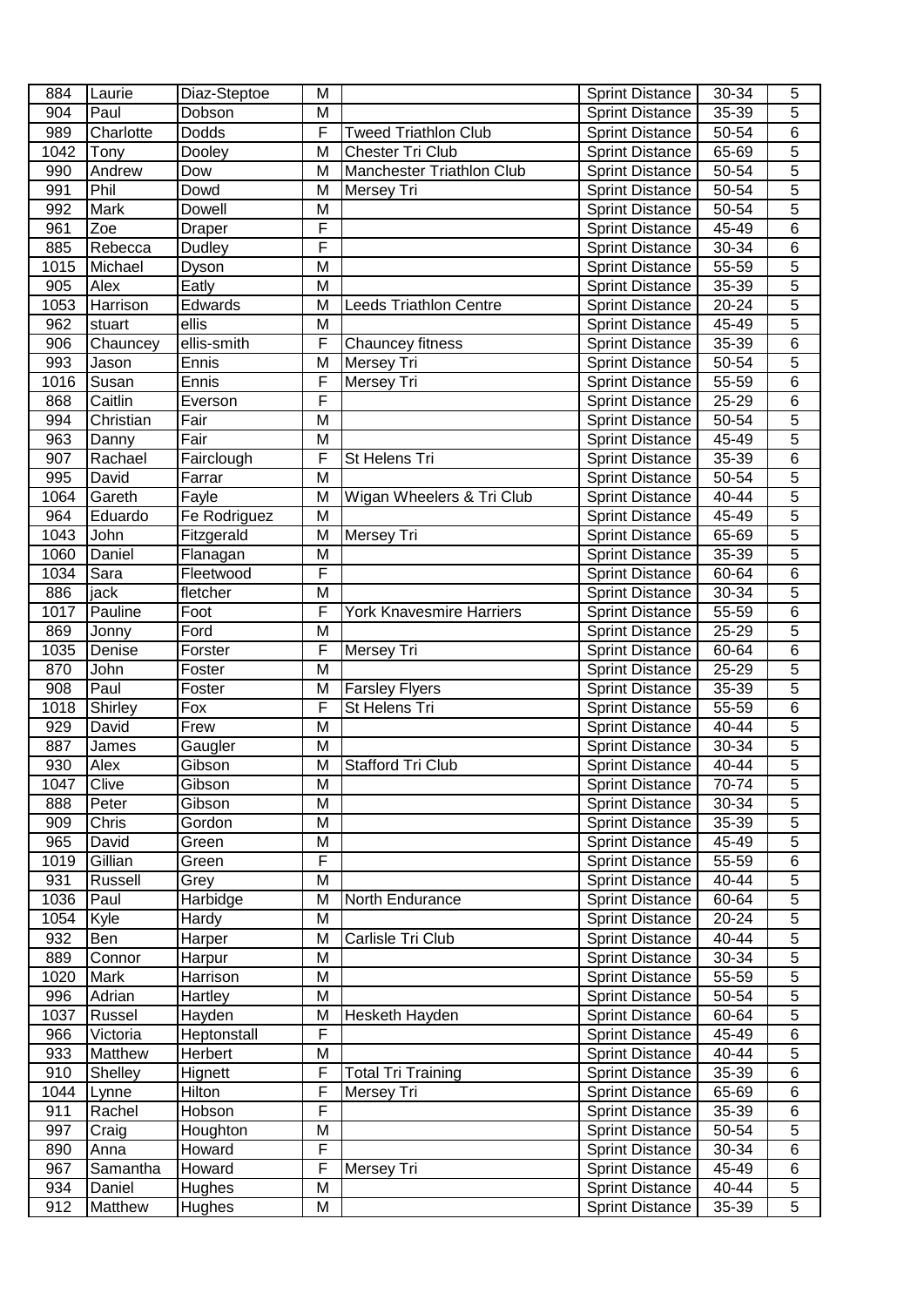| 935  | Emily         | Hulley              | F |                                 | <b>Sprint Distance</b>                           | 40-44 | 6              |
|------|---------------|---------------------|---|---------------------------------|--------------------------------------------------|-------|----------------|
| 968  | Erica         | Humphries           | F | Manx Tri Club                   | <b>Sprint Distance</b>                           | 45-49 | 6              |
| 871  | Pippa         | Jackson             | F |                                 | <b>Sprint Distance</b>                           | 25-29 | 6              |
| 969  | Rob           | Jamison             | M | Lion Squad                      | <b>Sprint Distance</b>                           | 45-49 | $\overline{5}$ |
| 891  | Samuel        | John Brazier        | M |                                 | <b>Sprint Distance</b>                           | 30-34 | $\overline{5}$ |
| 998  | Paul          | Jones               | M | Mersey Tri                      | <b>Sprint Distance</b>                           | 50-54 | 5              |
| 913  | William       | Jones               | M |                                 | <b>Sprint Distance</b>                           | 35-39 | 5              |
| 892  | Jennifer      | Kasper              | F |                                 | <b>Sprint Distance</b>                           | 30-34 | $\overline{6}$ |
| 914  | Shelly        | Kemp                | F |                                 | <b>Sprint Distance</b>                           | 35-39 | 6              |
| 936  | Sara          | Lang                | F |                                 | <b>Sprint Distance</b>                           | 40-44 | 6              |
| 1065 | Graham        | Lee                 | M |                                 | <b>Sprint Distance</b>                           | 40-44 | 5              |
| 970  | Gareth        | Leek                | M |                                 | <b>Sprint Distance</b>                           | 45-49 | $\overline{5}$ |
| 856  | Harvey        | Leese               | M |                                 | <b>Sprint Distance</b>                           | 20-24 | 5              |
| 893  | Peter         | Linstead            | M |                                 | <b>Sprint Distance</b>                           | 30-34 | 5              |
| 1045 | Michael       | Lisle               | M | Mersey Tri                      | <b>Sprint Distance</b>                           | 65-69 | 5              |
| 1068 | Paul          | Loughran            | M |                                 | <b>Sprint Distance</b>                           | 55-59 | 5              |
| 999  | Jane          | Lowerson            | F |                                 | <b>Sprint Distance</b>                           | 50-54 | $\overline{6}$ |
| 1046 | Neil          | Macfie              | M | Mersey Tri                      | <b>Sprint Distance</b>                           | 65-69 | $\overline{5}$ |
| 915  | Kirsty        | Mackenzie           | F | Liverpool Pembroke & Sefton     | <b>Sprint Distance</b>                           | 35-39 | 6              |
| 971  | Nicola        | MacNeil             | F | <b>CDTC</b>                     | <b>Sprint Distance</b>                           | 45-49 | 6              |
| 1021 | Rebecca       | <b>Malpass</b>      | F |                                 | <b>Sprint Distance</b>                           | 55-59 | 6              |
| 916  | William       | Mansell             | M |                                 | <b>Sprint Distance</b>                           | 35-39 | 5              |
| 917  | Ina           | Maria Morris        | F | Chester Tri Club                | <b>Sprint Distance</b>                           | 35-39 | 6              |
| 1057 |               | Marsh               | M |                                 | <b>Sprint Distance</b>                           | 30-34 | 5              |
| 972  | Andy<br>Al    | Marshall            | M |                                 | <b>Sprint Distance</b>                           | 45-49 | 5              |
| 937  | Katie         | Marshall            | F |                                 |                                                  | 40-44 | 6              |
| 938  | Donna         |                     | F |                                 | <b>Sprint Distance</b><br><b>Sprint Distance</b> | 40-44 | 6              |
| 939  |               | McGregor<br>Mcnally | M |                                 |                                                  | 40-44 | 5              |
| 1000 | Dean<br>Sally | Merchant Edge       | F | Valley striders                 | <b>Sprint Distance</b>                           | 50-54 | 6              |
| 940  | Michelle      | Messom              | F | Mersey Tri                      | <b>Sprint Distance</b><br><b>Sprint Distance</b> | 40-44 | 6              |
| 941  | Jonathan      | Metcalfe            | M | Arabella Metcalfe               | <b>Sprint Distance</b>                           | 40-44 | 5              |
| 942  | George        | <b>Mills</b>        | M | Rossendale Tri Club             | <b>Sprint Distance</b>                           | 40-44 | $\overline{5}$ |
| 918  | Tom           | Millward            | M | Mersey Tri                      | <b>Sprint Distance</b>                           | 35-39 | $\overline{5}$ |
| 1038 | Robert        | Mitchell            | M | Mersey Tri                      | <b>Sprint Distance</b>                           | 60-64 | $\overline{5}$ |
| 894  | Samantha      | Mitchell            | F |                                 | <b>Sprint Distance</b>                           | 30-34 | $\overline{6}$ |
| 919  | Laura         | Moore               | F |                                 | <b>Sprint Distance</b>                           | 35-39 | 6              |
| 1001 | <b>Louise</b> | Moore               | ۲ |                                 | <b>Sprint Distance</b>                           | 50-54 | 6              |
| 1022 | David         | Morgan              | M |                                 | <b>Sprint Distance</b>                           | 55-59 | $\overline{5}$ |
| 857  | Melissa       | Morgan              | F |                                 | <b>Sprint Distance</b>                           | 20-24 | 6              |
| 1023 | Rob           | Morley              | M | <b>Mersey Tri</b>               | <b>Sprint Distance</b>                           | 55-59 | 5              |
| 858  | Rachel        | Morris              | F | <b>Prime Triathlon Coaching</b> | <b>Sprint Distance</b>                           | 20-24 | 6              |
| 1002 | <b>Terry</b>  | Moss                | M | Rock Up & Do It!!               | <b>Sprint Distance</b>                           | 50-54 | 5              |
| 859  | Tom           | Mune                | M |                                 | <b>Sprint Distance</b>                           | 20-24 | 5              |
| 943  | Richard       | Mungall             | M |                                 | <b>Sprint Distance</b>                           | 40-44 | 5              |
| 872  | Heather       | Murphy              | F |                                 | <b>Sprint Distance</b>                           | 25-29 | 6              |
| 1003 | lain          | <b>Myers</b>        | M | Liverpool Pembroke & Sefton     | <b>Sprint Distance</b>                           | 50-54 | $\overline{5}$ |
| 944  | Linda         | Nawoj               | F |                                 | <b>Sprint Distance</b>                           | 40-44 | 6              |
| 1004 | Gary          | Nelson              | M |                                 | <b>Sprint Distance</b>                           | 50-54 | 5              |
| 860  | Jack          | Netherton           | M |                                 | <b>Sprint Distance</b>                           | 20-24 | $\overline{5}$ |
| 945  | Christopher   | Noble               | M |                                 | <b>Sprint Distance</b>                           | 40-44 | $\overline{5}$ |
| 1070 | Tim           | <b>Nunn</b>         | M | Wrecsam Tri                     | <b>Sprint Distance</b>                           | 55-59 | $\overline{5}$ |
| 1076 | Laura         | Oldroyd             | F | <b>Total Tri Training</b>       | <b>Sprint Distance</b>                           | 30-34 | 6              |
| 920  | Sarah         | ONeill              | F | <b>Stirling Triathlon Club</b>  | <b>Sprint Distance</b>                           | 35-39 | $\overline{6}$ |
| 973  | Andy          | Orton               | M | Tri Preston                     | Sprint Distance                                  | 45-49 | $\overline{5}$ |
| 946  | Ennis         | Paisley             | F |                                 | <b>Sprint Distance</b>                           | 40-44 | $\overline{6}$ |
| 861  | Darcey        | Parr                | F | North West Pentathlon Club      | <b>Sprint Distance</b>                           | 20-24 | 6              |
| 947  | Russell       | Parry               | M |                                 | <b>Sprint Distance</b>                           | 40-44 | $\overline{5}$ |
| 1058 | <b>GARY</b>   | <b>PAWSON</b>       | M |                                 | <b>Sprint Distance</b>                           | 30-34 | $\overline{5}$ |
| 1005 | Jose          | Perez               | M | Knutsford Tri Club              | <b>Sprint Distance</b>                           | 50-54 | 5              |
|      |               |                     |   |                                 |                                                  |       |                |